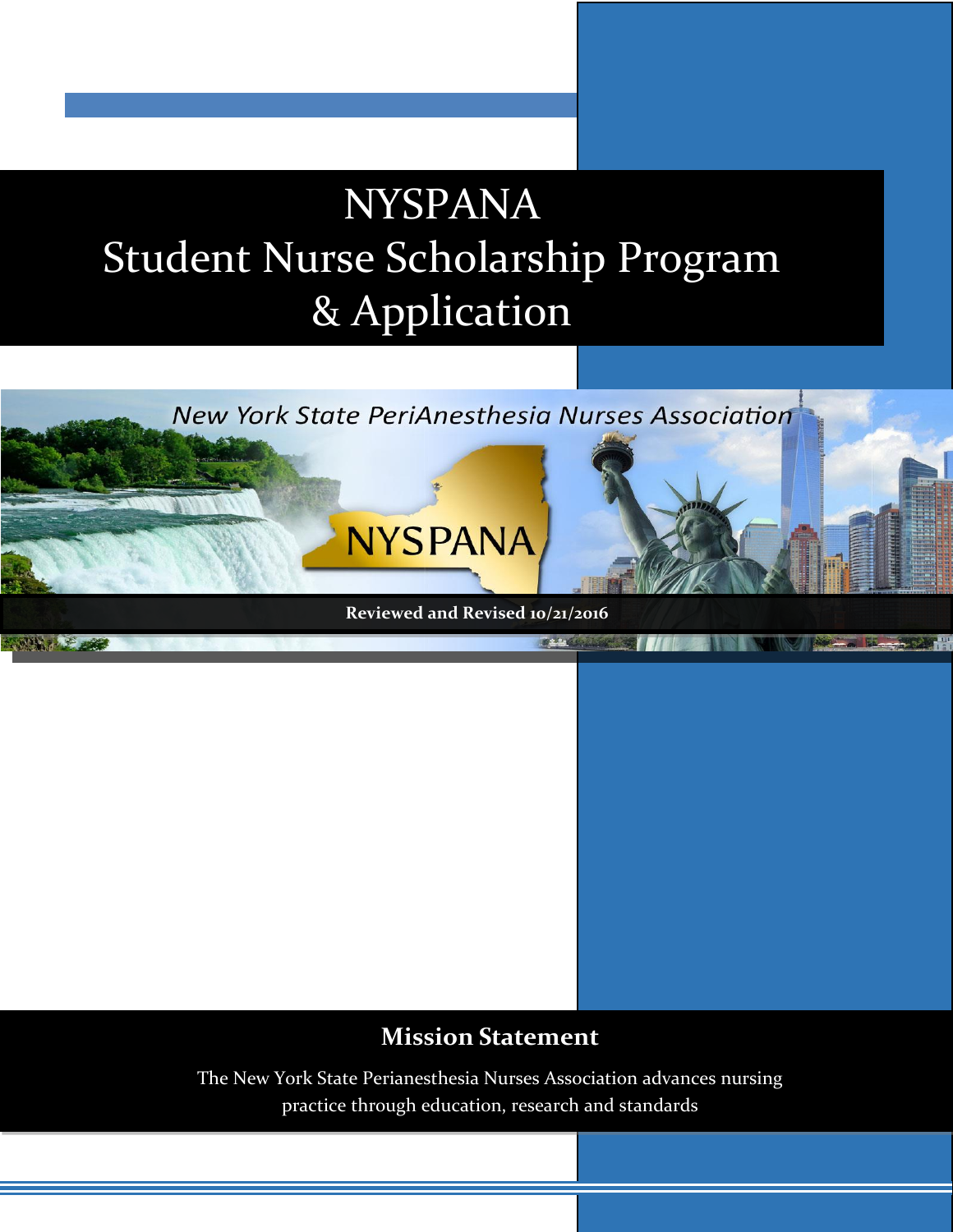### NYSPANA Student Nurse Scholarship Application Eligibility Policy and Procedure Statement and Application Guidelines

#### **Eligibility**

- 1. Students enrolled in a school of nursing as a registered nurse and not licensed as a nurse
- 2. Must have completed at least one year of school

#### **Guidelines**

- 1. Applicants must use the official NYSPANA Scholarship Application form
- 2. Applicant Essay: The applicant must prepare an essay of **350 words or less** addressing one of the following questions
	- What do you see as the future of nursing?
	- Where do you see yourself in 10 years?
	- Why did you choose nursing as a career?
- 3. Transcript of most recent grades must accompany application
- 4.Include two letters of recommendation, one of which must be from a faculty member of the school currently attending. Letters must be limited to one side of a single sheet (8.5 by 11 inch) of paper, typed, dated and signed by the author
- 4. One applicant will receive \$200 per calendar year

#### **NYSPANA Scholarship Application Checklist (Please arrange items in this order)**

- $\Box$  Completed Application (original, typed or neatly printed)
- □ Applicant Essay
- $\Box$  Transcript
- □ Two Letters of Recommendation